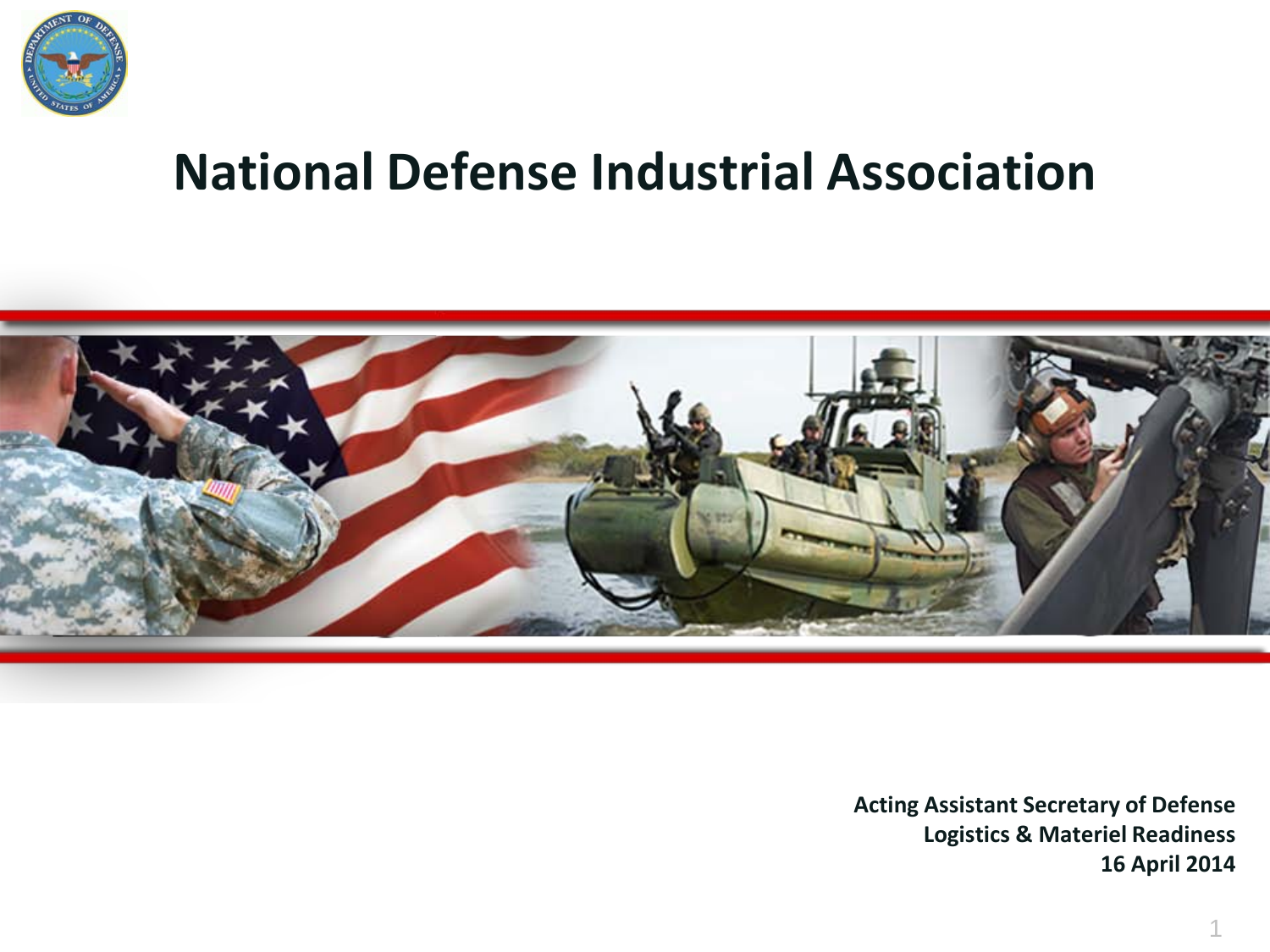

## **Strategic Guidance**

## **MILITARY**



- **Smaller**
- **Leaner**
- **Technologically Advanced**



## PROTECT & PRIORITIZE



 **Key investments in technology and new capabilities**

## REBALANCE GLOBAL POSTURE



**Include:**

- **Asia-Pacific**
- **Middle East**

## **CAPABILITY**



 **Quickly confront and defeat aggression from any adversary – anywhere, anytime**

# DIPLOMACY



- **Build innovative partnerships**
- **Strengthen key alliances & partnerships from Europe to Latin America to Africa**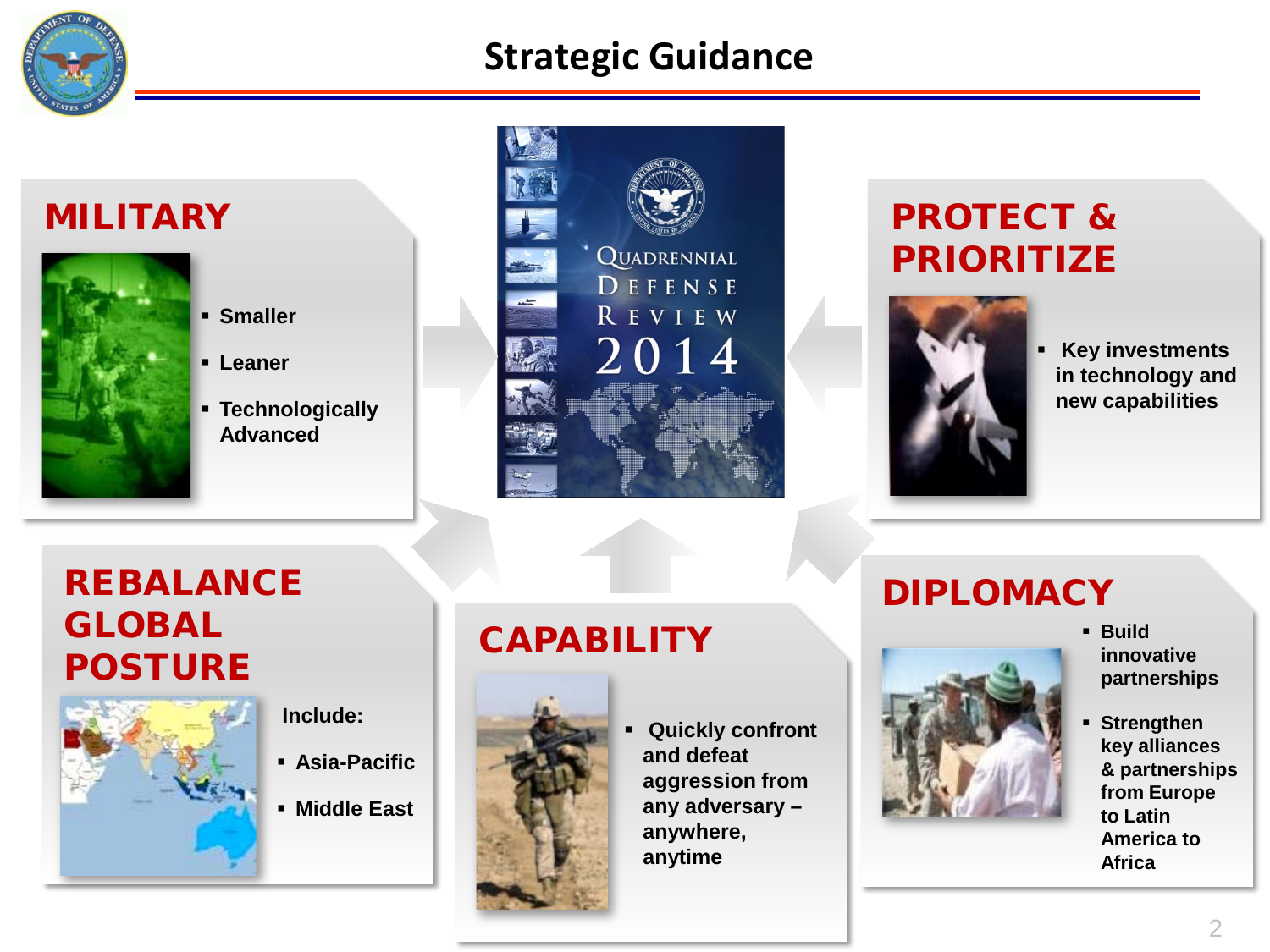

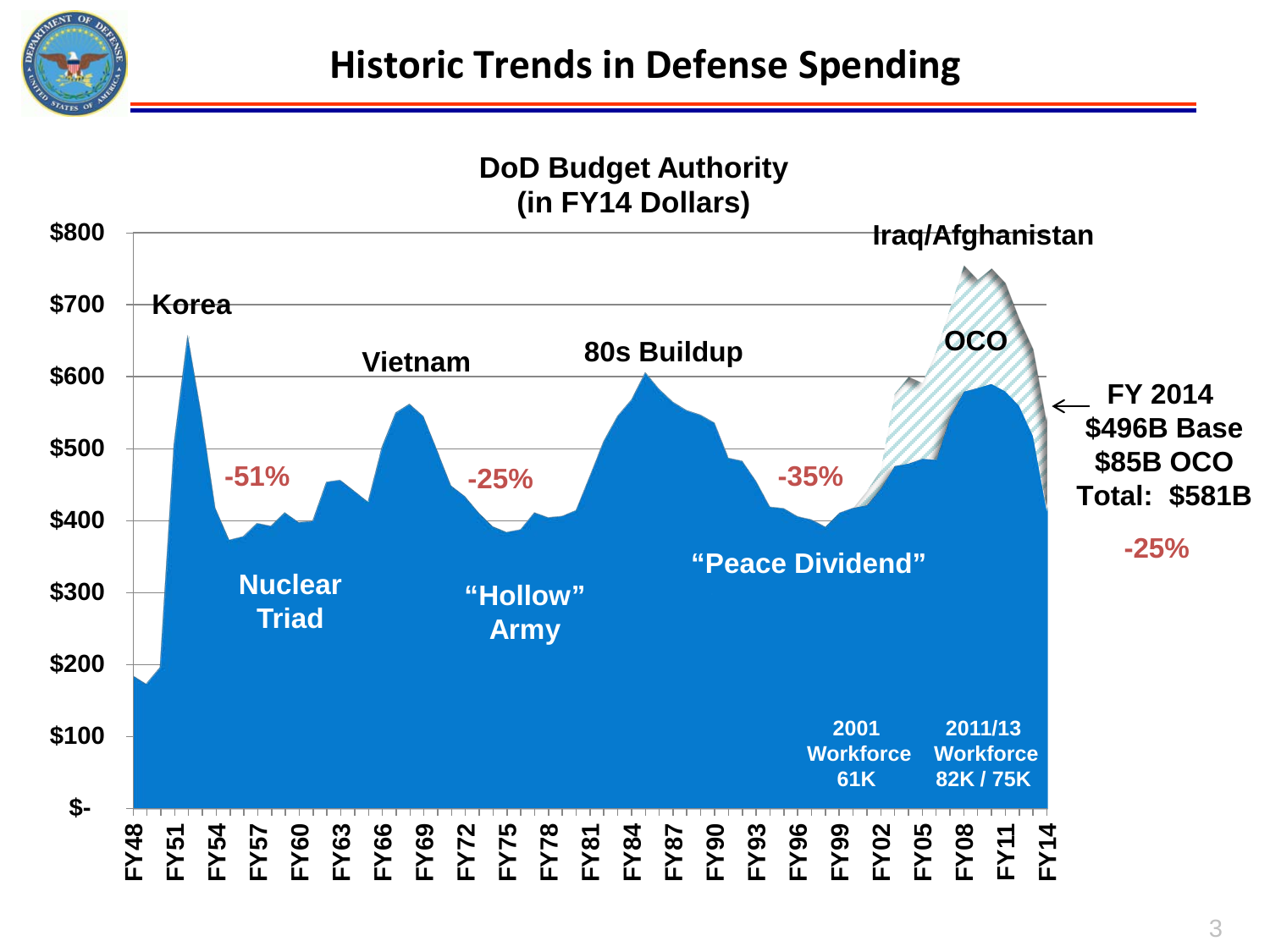

## **Overview**

#### **Warfighter Support**

- Provide disposal and retrograde authorities to support AFG timeline and Resolute Support Mission, and OSC-Iraq operations
- Implement Consolidated Guidance for Retrograde and Disposition of Equipment
- Continue to establish OCS processes and standards

#### **Acquisition/Affordable Programs**

- Establish logistics cross-functional support to F-35
- Improve Life Cycle Sustainment Plans to better support Milestone Decisions
- Publish PBL Best Practices Guidebook
- Publish O&S Cost Management Handbook

#### **Efficiencies**

- Continue implementation of Inventory Management Plan and supply chain efficiencies
- Work with GAO to remove Supply Chain from High Risk
- Continue regional consolidation of Personal Property Support Offices
- Establish enterprise supply chain performance reviews

#### **Protect the Future**

- Implement passenger screening against No-Fly list on all DoD flights
- Assess Component strategies to address counterfeit vulnerabilities in DoD supply chain

#### **Strengthen Organic Industrial Base**

- Publish Arsenal instruction establishing importance of arsenal capabilities across DoD
- Establish DoD-wide structure for Depot Source of Repair decision-making
- Establish senior logistics public-private partnership council to facilitate cost reduction strategies across industry and DoD

#### **Strengthen the Workforce**

- Shape and implement logistics planning and Product Support Manager workshops
- Recognize PBL, Supply Chain, and Maintenance best performers

#### **AT&L FY14 Priorities**

- Warfighter SIG
- Implement BBP 2.0
- Business Systems Acquisition/Management
- Technological superiority and erosion
- Protect the future
- Close tracking of industrial base
- Strengthen AT&L workforce
- Legislative initiative

#### **AT&L Strategic Goals**

- Support forces engaged in overseas contingency operations
- Achieve affordable programs
- Improve efficiencies
- Protect the future
- Strengthen industrial base
- Strengthen workforce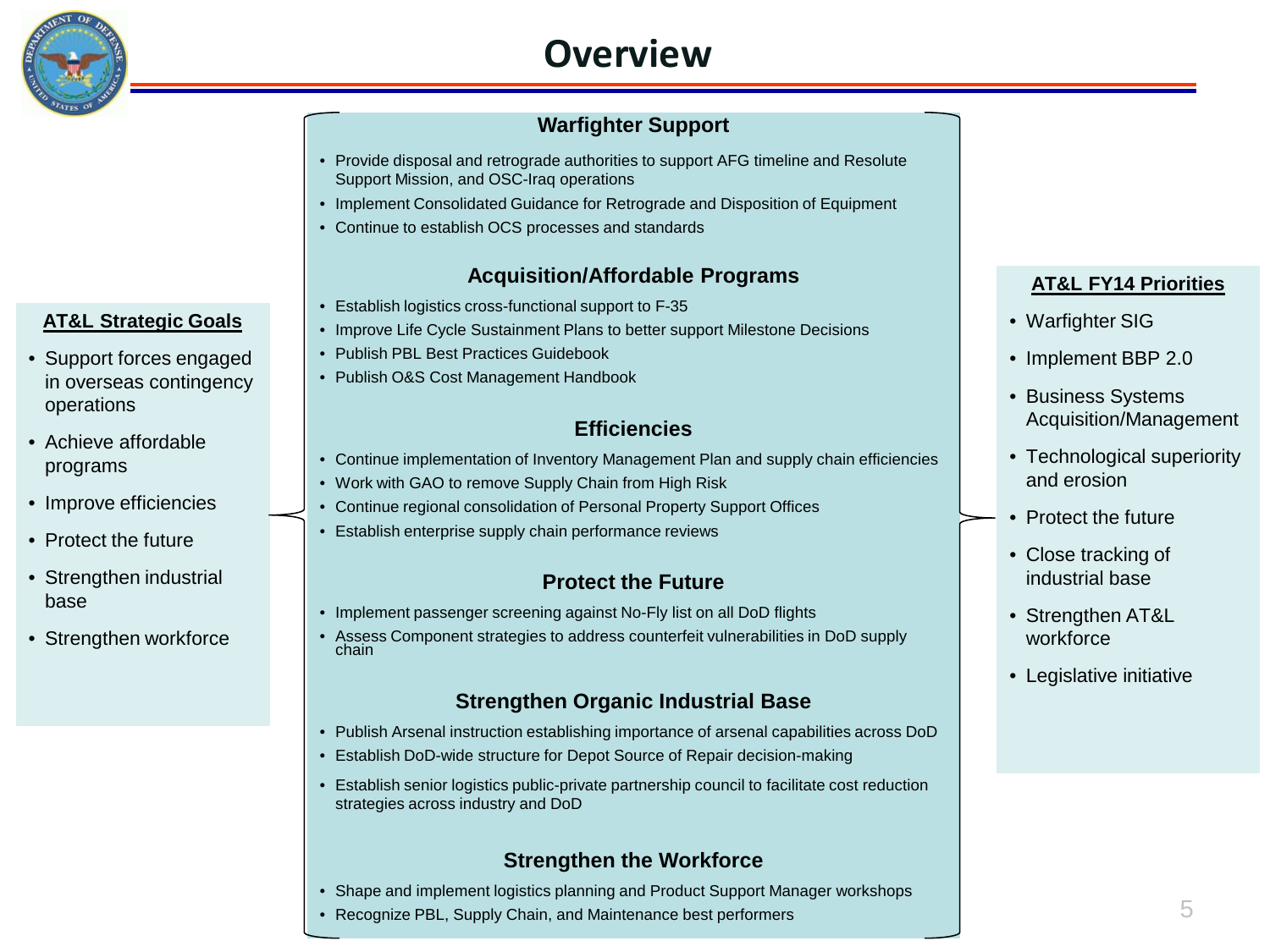

- Published *Consolidated Guidance for Equipment Retrograde and Disposition* in Afghanistan
	- $\checkmark$  Military and contractor equipment and property
	- $\checkmark$  Excess Defense Articles and Foreign Excess Personal Property transfers/donations
- $\checkmark$  Provided authorities for planning/execution of closure of 5 remaining DoD bases and their disposition of equipment in Iraq
- $\checkmark$  Provided disposal and demilitarization authorities tailored to mission requirements
	- 32K containers of equipment worth \$1.2 billion ... approximately 25% / \$1.1 billion retained ...75% / \$75 million disposed (Dec 2011 - Jan 2014)
	- Donated \$88M (fair market value) of commercial equipment to Afghan government ... saving \$1.1B in transportation costs to date.
	- Disposed 65K containers of scrap ... 750M pounds ... and demilitarized 8K vehicles (including 1101 MRAPs)
- Provided disposal and demilitarization authorities to support Coalition Partners operations
- $\checkmark$  Established international code of conduct and National ANSI standards for Private Security **Contractors**





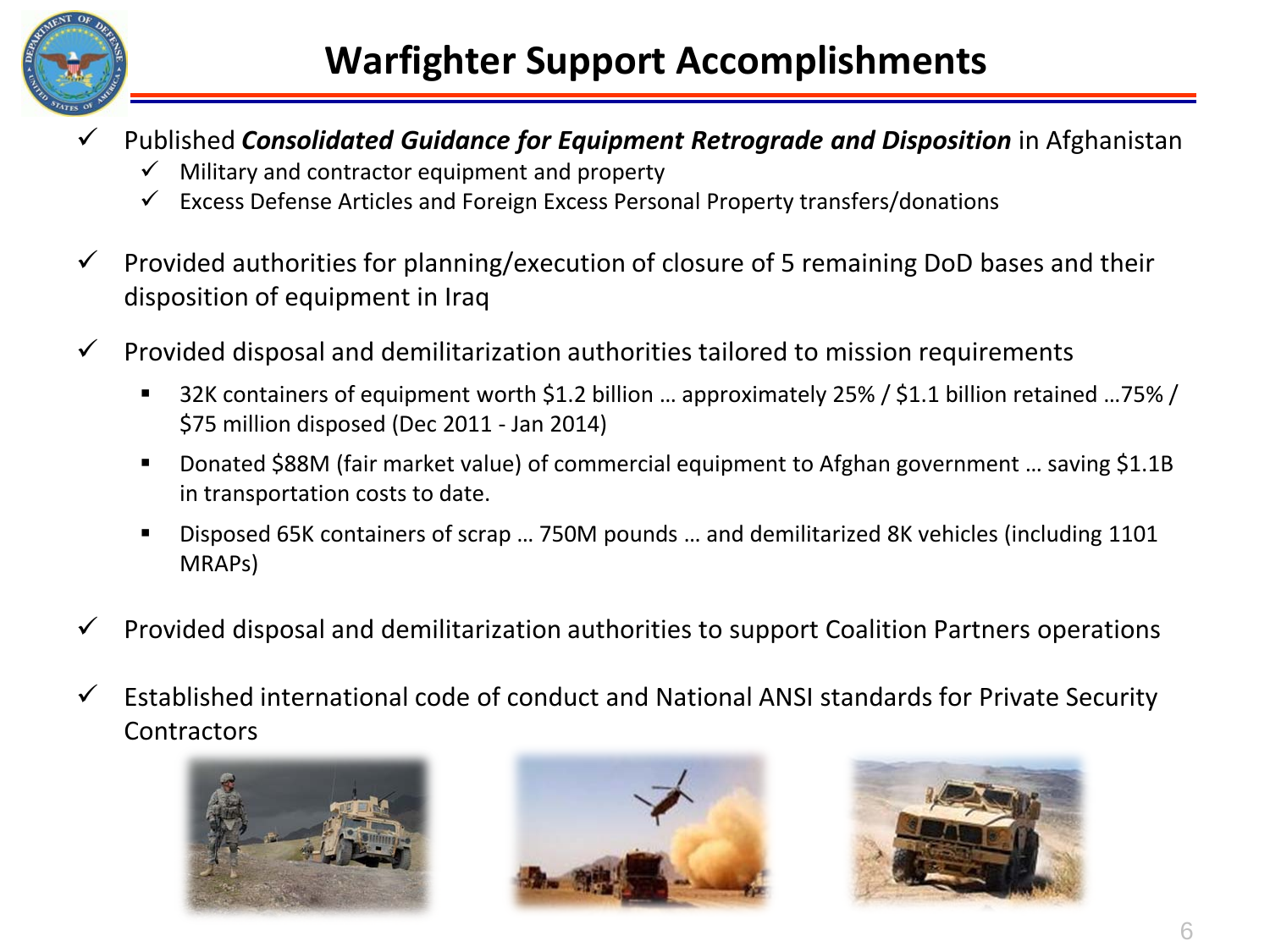

- *Maintain support* and provide authorities for Retrograde and Disposition / Demilitarization of equipment to meet AFG December 2014 timeline
	- 17K pieces of rolling stock … includes ~4800 MRAPs (~1600 are excess)
	- 4K containers of equipment & supplies
	- <sup>1</sup> 18K containers of contractor materiel
- $\Box$  Provide authorities to USFOR-A keeping pace with Operation Drumbeat requirements through December 2014
- $\Box$  Support post-2014 Afghanistan Resolute Support Mission footprint
- Further develop operational concept for managing contractors in contingency operations
- Continue Inter-Agency dialogue on logistics support requirements





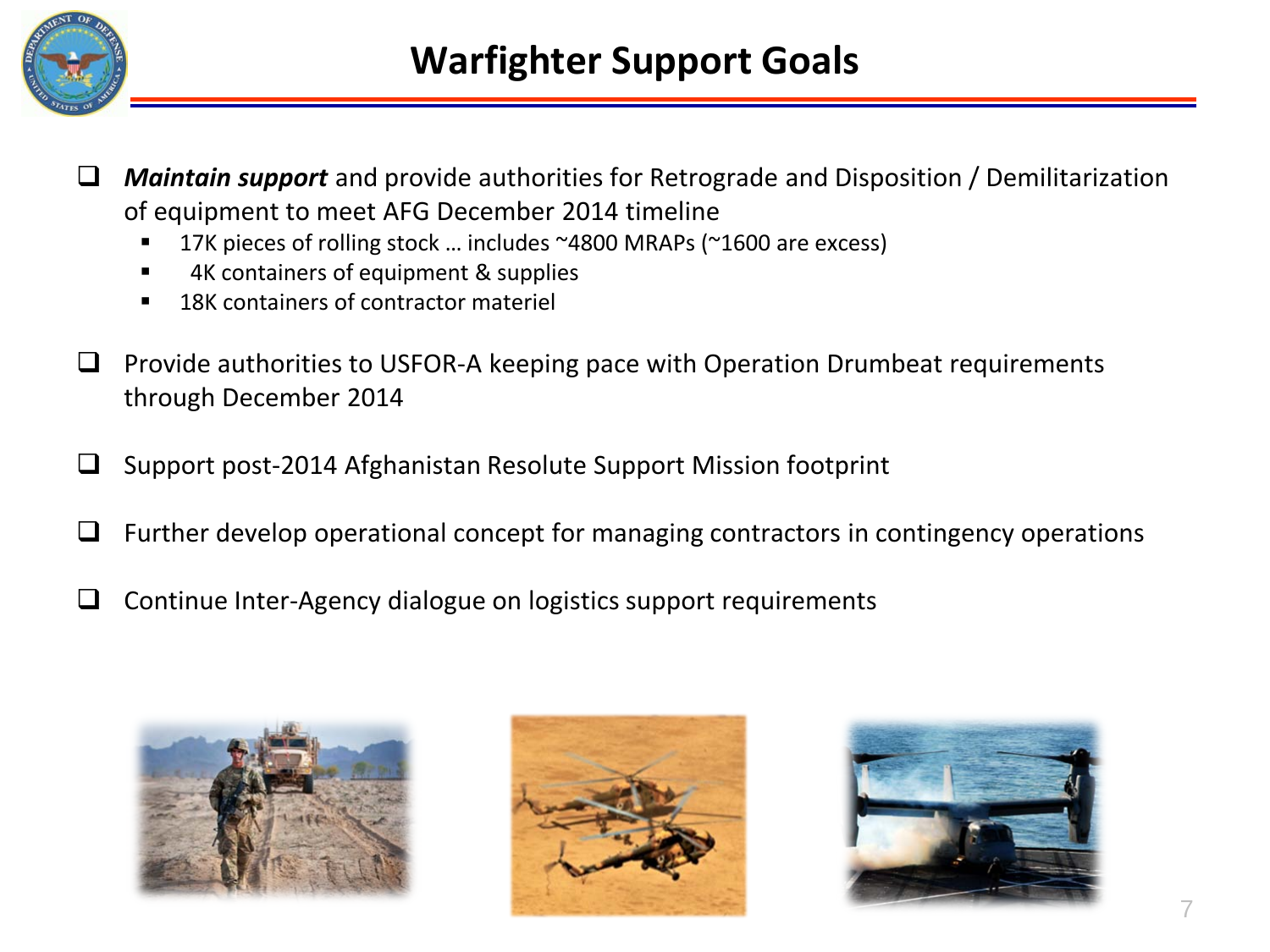

- Published *BBP PBL Comprehensive Guidance*
- Completed *F-35 O&S Cost Reduction Study*
- Improve content of *Life Cycle Sustainment Plans* to provide effective information supporting milestone decisions … Refine Annotated Outline (2011) to include
	- O&S Affordability
	- **CAS Should Cost initiatives**
	- **EXECUTE:** Clarify use of LSCP with PBL arrangements
- Publish *PBL Best Practices Guidebook*
- Issue *O&S Cost Management Handbook*
- $\Box$  Integrate PBL best practices with DAU course curricula
- $\Box$  Release DoD-wide RFP for cross-service common aircraft components provided by Honeywell

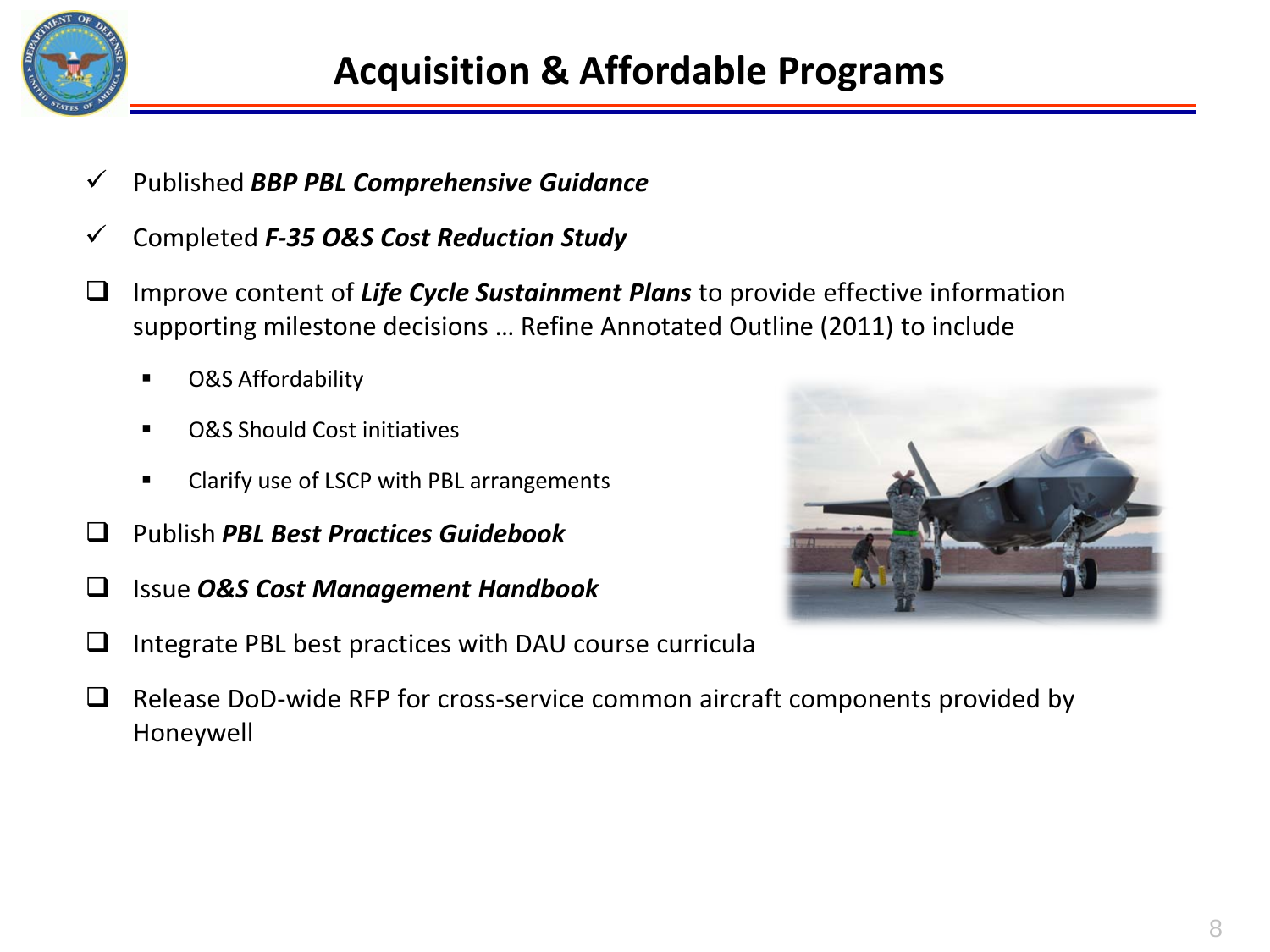

## **Better Buying Power 2.0 and DoDI 5000.02 Stress Life-Cycle Affordability Affordable Programs Through Improved Product Support**

- Mandates affordability as a requirement and use of related performance metrics
- Requires "should cost" based management
- Increases focus on sustainment planning
- Encourages effective use of Performance-Based Arrangements

Critical attributes:

- "Outcome" acquired; not traditional transactional contract
- "Handful" of metrics related to desired outcome
- Provider incentivized to be innovative … without micromanagement
- Trust between government and provider

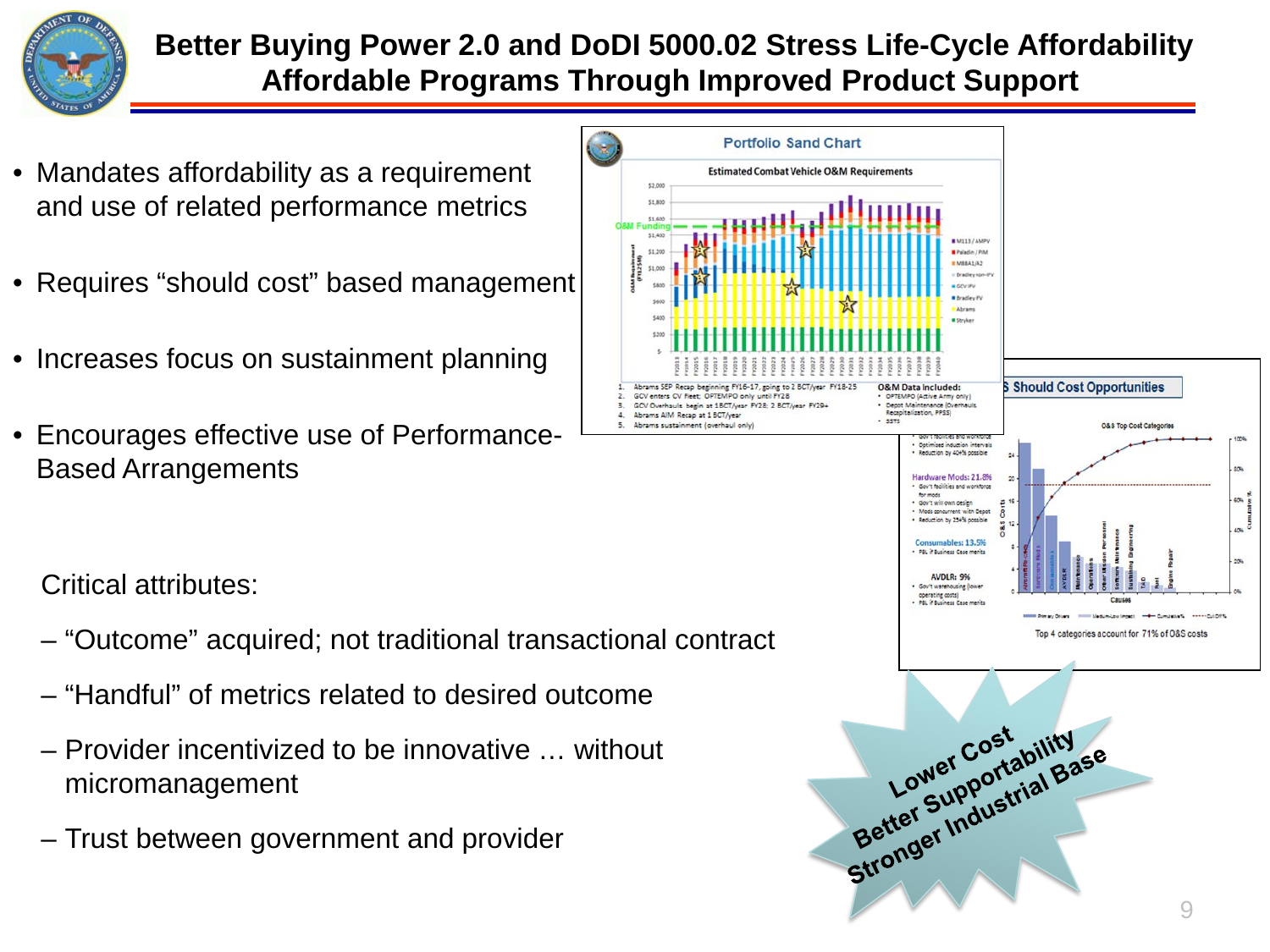

## **Performance Based Arrangements are Effective …**  *When Properly Structured and Executed*

### **PBL Guidance Memorandum (November 2013)**

|                      | WASHINGTON, OC 20301-0600                                                                                                                                                                                                                                                                                                                                                                                                                                                                                                                                                                                                                                                                                                                                                                                                                                                                                                                                                                                                                                                                                                                                                                                                             |
|----------------------|---------------------------------------------------------------------------------------------------------------------------------------------------------------------------------------------------------------------------------------------------------------------------------------------------------------------------------------------------------------------------------------------------------------------------------------------------------------------------------------------------------------------------------------------------------------------------------------------------------------------------------------------------------------------------------------------------------------------------------------------------------------------------------------------------------------------------------------------------------------------------------------------------------------------------------------------------------------------------------------------------------------------------------------------------------------------------------------------------------------------------------------------------------------------------------------------------------------------------------------|
|                      | Ninversber 23, 2013                                                                                                                                                                                                                                                                                                                                                                                                                                                                                                                                                                                                                                                                                                                                                                                                                                                                                                                                                                                                                                                                                                                                                                                                                   |
|                      | MEMORANDUM FOR SECRETARIES OF THE MILITARY DEPARTMENTS.<br>DEPUTY CHIEF MANAGEMENT OFFICER<br>DEPARTMENT OF DEFENSE CHIEF INFORMATION OFFICER<br>DIRECTORS OF THE DEFENSE AGENCIES.<br>AT&L DIRECT REPORTS                                                                                                                                                                                                                                                                                                                                                                                                                                                                                                                                                                                                                                                                                                                                                                                                                                                                                                                                                                                                                            |
|                      | SUBJECT: Performance Based Louistics Comprehensive Goldsour-                                                                                                                                                                                                                                                                                                                                                                                                                                                                                                                                                                                                                                                                                                                                                                                                                                                                                                                                                                                                                                                                                                                                                                          |
|                      | Reference: (a) Under Secretary of Defense for Agguirition, Technology, and Logistics<br>(USD(AT&L)) memorandum, "Implementing Directive for Better Buying<br>Pewer 2.0 - Aghieving Greater Efficiency and Productivity in Definue<br>Spending," April 24, 2013<br>(b) Under Secretary of Defense for Aquainitien, Technology, and Logistics<br>(USDOAT&L)) memorandum, "Should Cost Management in Defense<br>Acquisition," August 6, 2013<br>(c) Under Secretary of Defense for Acquisition, Technology, and Logistics<br>(USD(AT&L)) memorandum, "Strengthening Suitainment Governance for<br>Augulaition Program Reviews," April 5, 2010<br>(d) National Defense Authorization Act for Fiscal Year 2012, Section 832(10)<br>In accordance with Reference (a), this comprehensive guidance is provided to assist in<br>adopting and expanding the use of Performance Based Legistics (PBL) amangements for vessees<br>system pergment. This memorandum expands on Better Buying Power (EBP) 2.0 unidance to<br>assist the Military Departments with increasing effective use of PBI, amungements. This<br>entidated is effective immediately.<br>PBL is synonymous with performance based life cycle product support, where outcomes |
| emenagement include: | are acquired through performance hased arrangements that deliver Warfighter requirements and<br>incentivize product sapport providers to reduce costs through innovation. These arrangements<br>are contracts with industry or inter-governmental agreements. Attributes of an effective PBI.                                                                                                                                                                                                                                                                                                                                                                                                                                                                                                                                                                                                                                                                                                                                                                                                                                                                                                                                         |
|                      | · Objective, measurable work description that acquires a product support outcome.<br>. Appropriate contract length, terms, and funding strategies that creasureau delivery of<br>the received cuttones.<br>· A manageable member of metrics linked to contract requirements that reflect desired<br>Warffghter outcomes and must reduction posits.<br>· Incertives to achieve required outcomes and cost reduction initiatives.<br>· Risks and rewards shared between government and commercial product support<br>integrators and providers.<br>· Synchronization of product support amangements to satisfy Warfighter requirements.                                                                                                                                                                                                                                                                                                                                                                                                                                                                                                                                                                                                 |

- Provides definition and attributes of effective performance based arrangements
- Includes considerations for where PBL implementation may not apply
- Provides indicators of effective performance based arrangements
- Defines OSD and Service actions
	- Include plans for assessment in milestone decision reviews
	- Review departmental barriers to adopting performance based arrangements
	- Assess performance based arrangement effectiveness in sustainment reviews
	- Assess PBL skills gaps and refine training and DAU learning assets

#### **Performance Based Arrangement Guidebook (April 2014)**



- Reference for the skilled practitioner...How-to quide for those new to PBL
- Consolidated resource of best practices needed to implement effective arrangements
- Unifying use-case to demonstrate concepts in practice
- Metrics reference guide of 150 performance metrics
- Frequently Asked Questions section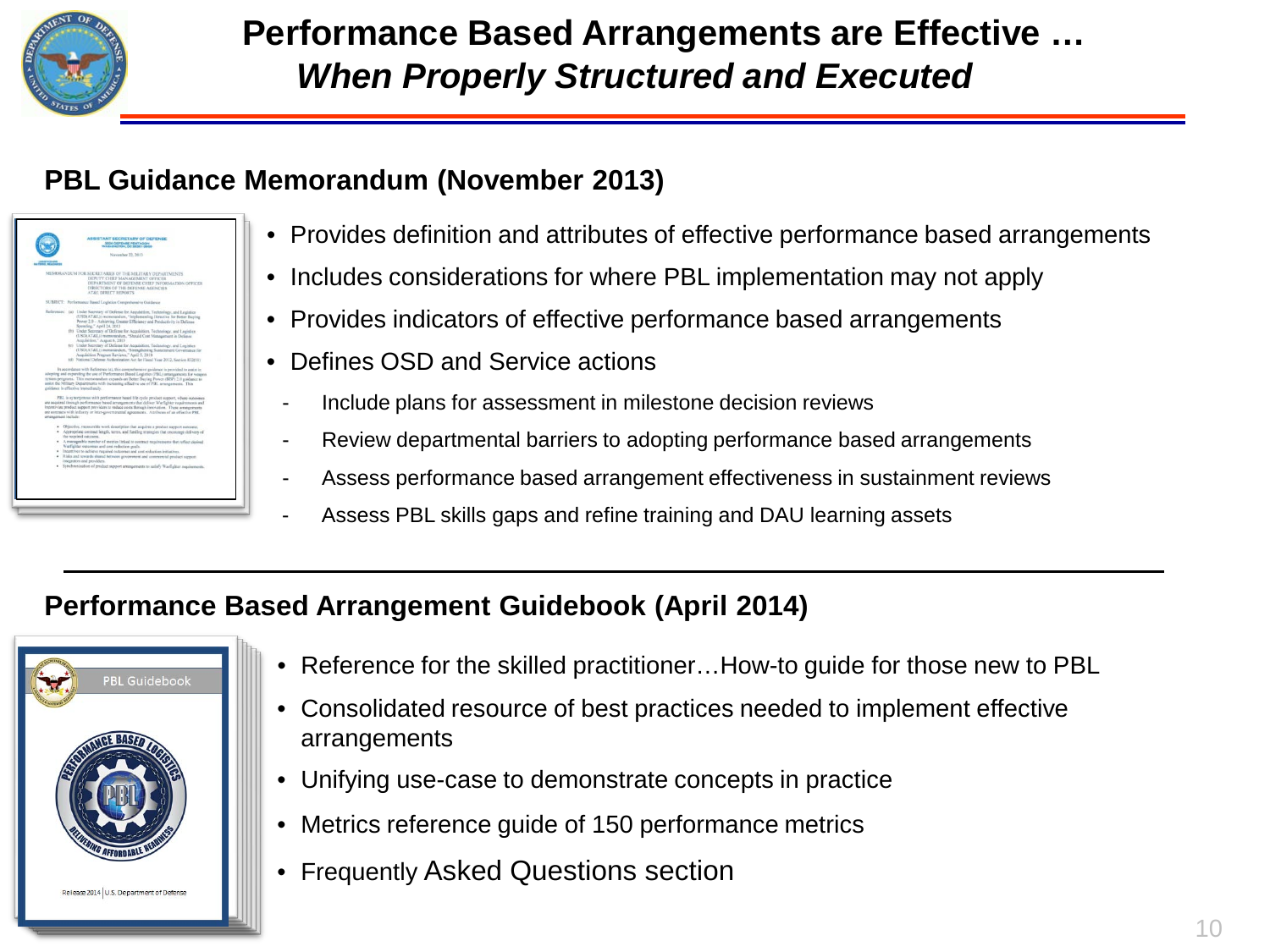

#### **Improving Sustainment Plans (LCSP) to support milestone decisions**

Decision

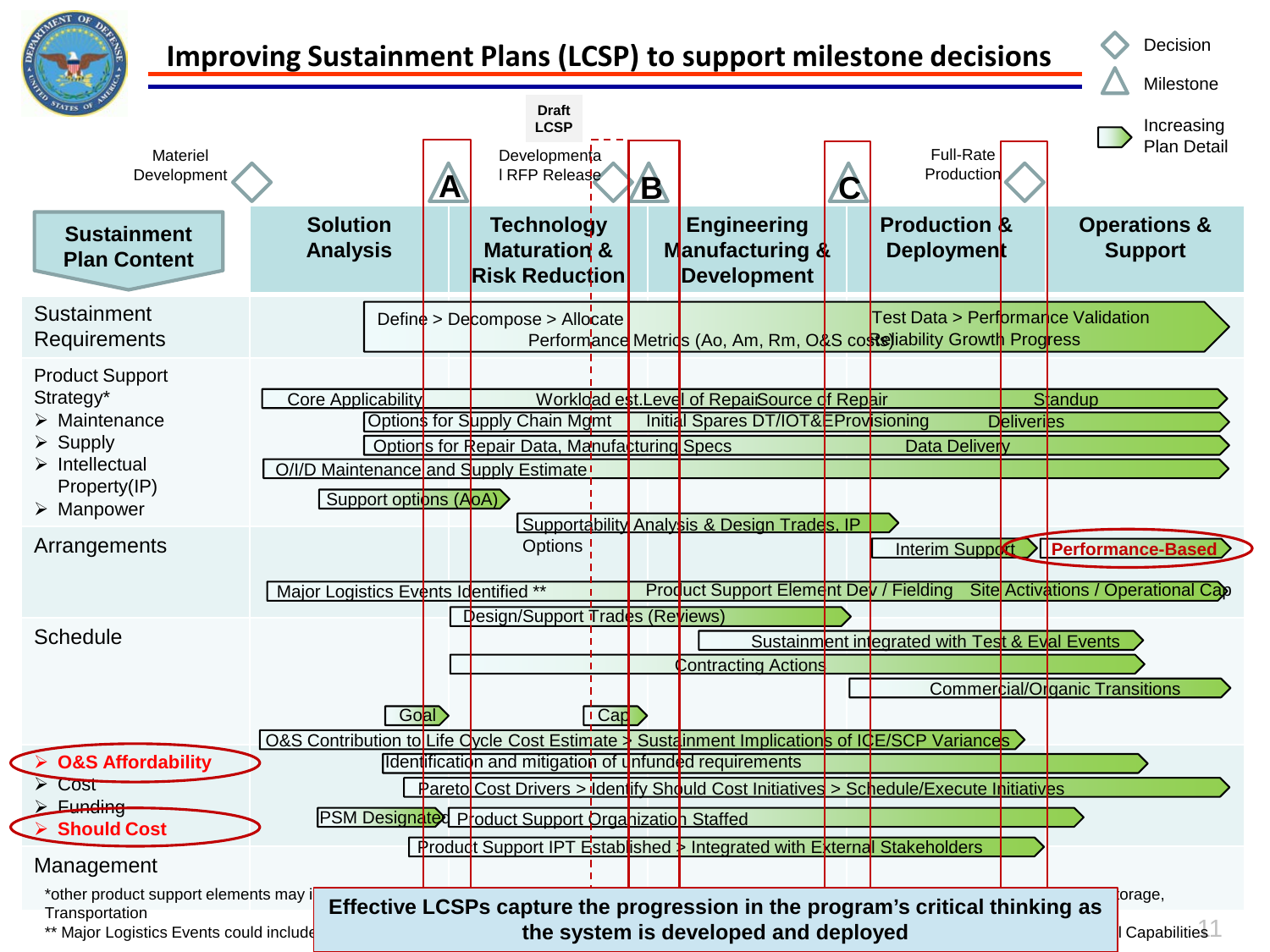

- $\Box$  Identify and protect critical capabilities
- $\Box$  Issue Arsenal instruction establishing importance of capabilities ... procedures to identify critical manufacturing capabilities and workloads of the arsenals
- $\Box$  Issue Depot Source of Repair Instruction to establish DoD-wide structure for depot source decision making
- $\Box$  Establish Senior Logistics Public-Private Partnership Council to facilitate cost reduction strategies across industry and DoD



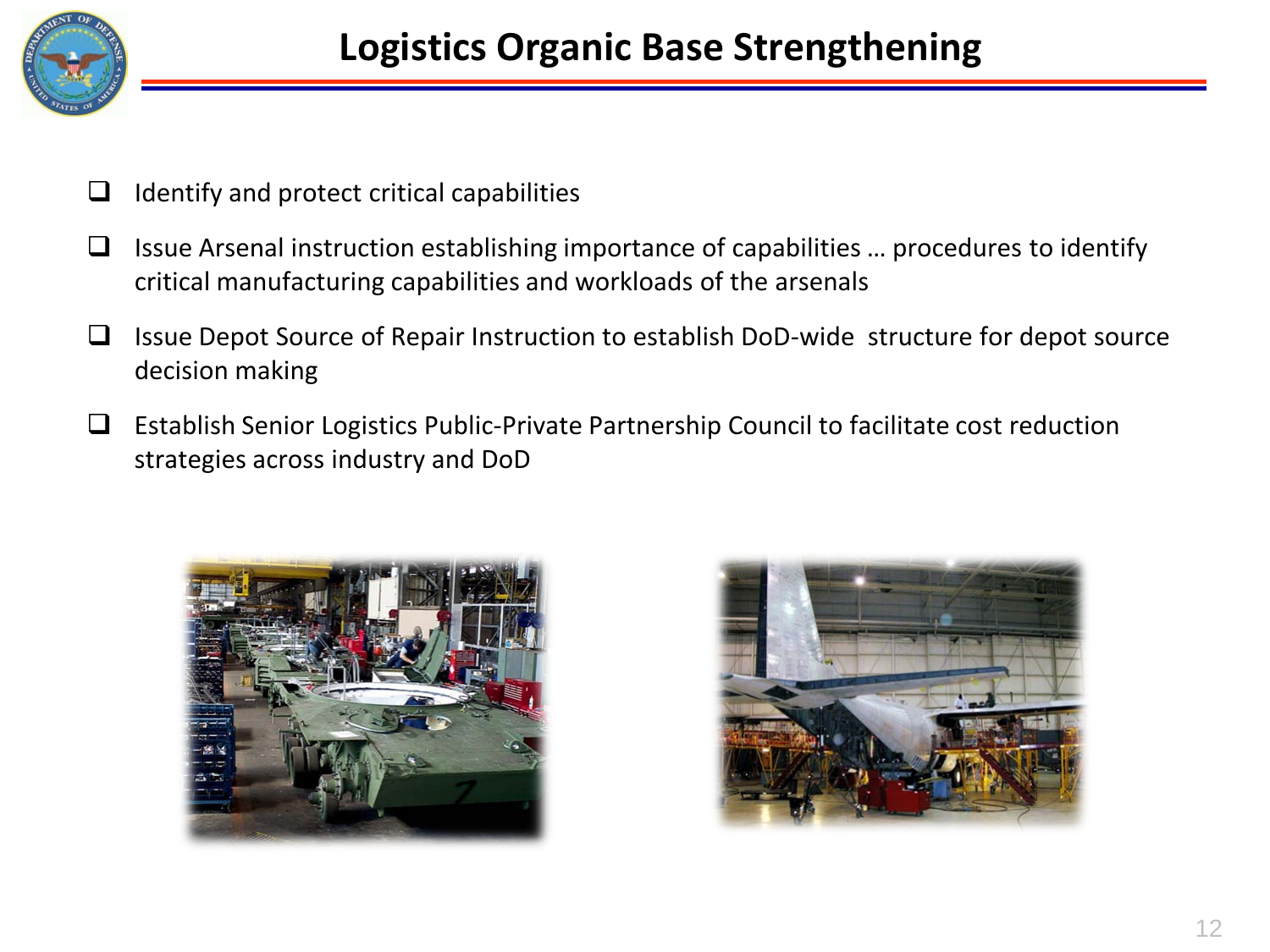

## **Efficiency**

- Implementing *Comprehensive Inventory Plan* 
	- On-hand excess inventory reduced by \$8B
	- Excess inventory orders reduced from \$1.1B to \$564M
	- Backorders and planned procurements reduced by \$218M



- Developed *Distribution Network re-engineering* Phase I … \$402M in transportation savings
- $\checkmark$  Implemented CFO/FIAR compliant inventory procedures for Service-owned material located in DLA warehouses
- $\checkmark$  Consolidated nine personal property shipping offices
- $\Box$  Validate SNO Phase I savings of \$402M in POM15 and develop Phase II inventory optimization business model
- Continue execution of *Comprehensive Inventory Management Improvement Plan*
- *Institutionalize enterprise supply chain metrics* and performance reviews
- $\Box$  Leverage international Joint Logistics Forums for continued global supply chain information sharing/participation with Allies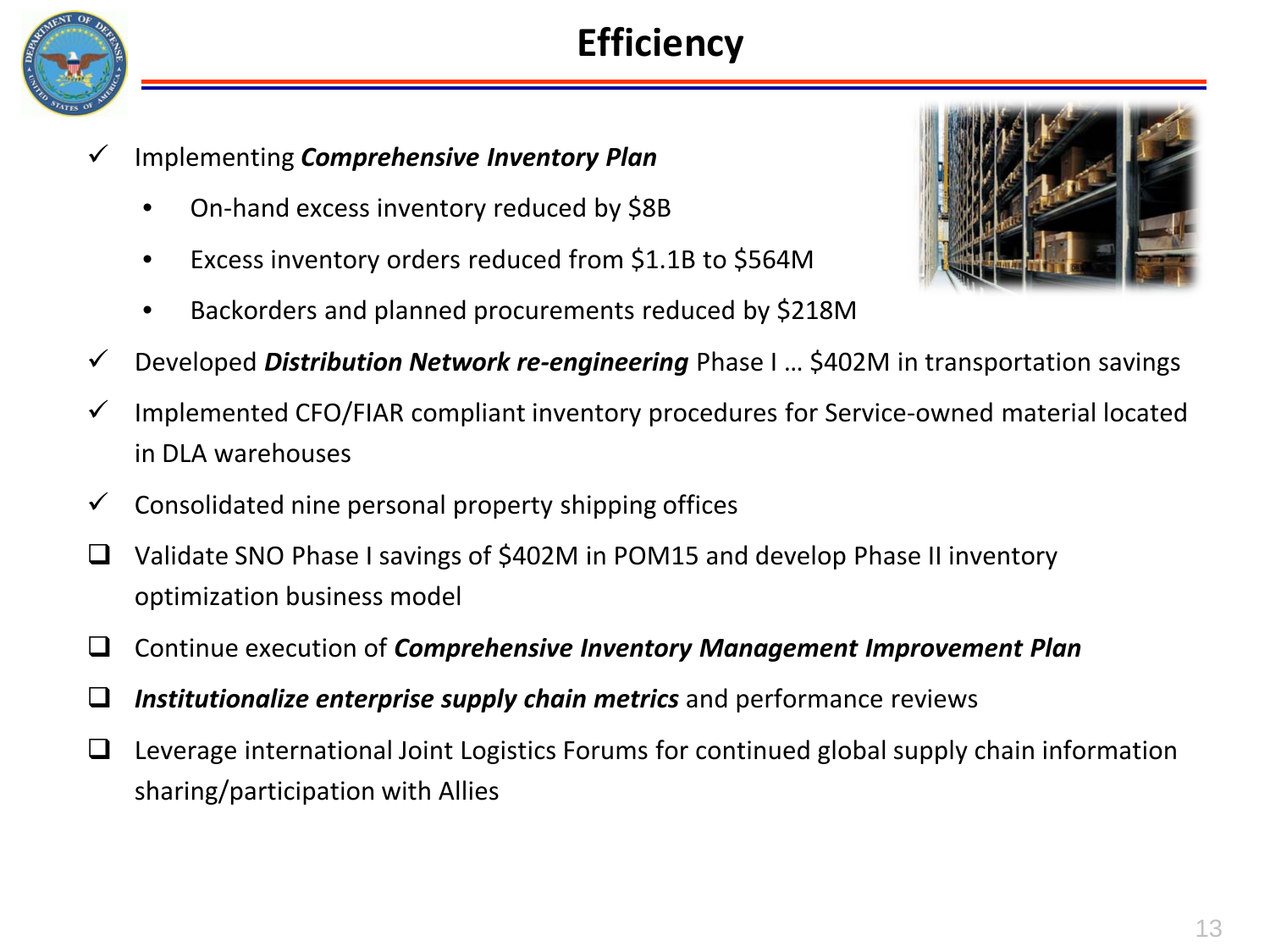

## **Setting Stock Levels for "Non-Forecastable" Items**

- Traditional Forecasting for items with predictable demand patterns
- Updated policy to set Min/Max levels for items with:
	- Infrequent demand
	- Frequent and highly variable demand

#### Results with consumable items:

- Improving material availability
	- Peak—up from 72.4% to 78.4%
	- NG—up from 84.9% to 87.4%
- Filling backorders
	- Peak-down from 55K to 40K
	- NG-down from 47K to 38K
- Generating fewer orders … down 10% so far
- Decreasing On-hand inventory



#### **Sponsoring pilots with Army and Air Force to assess …**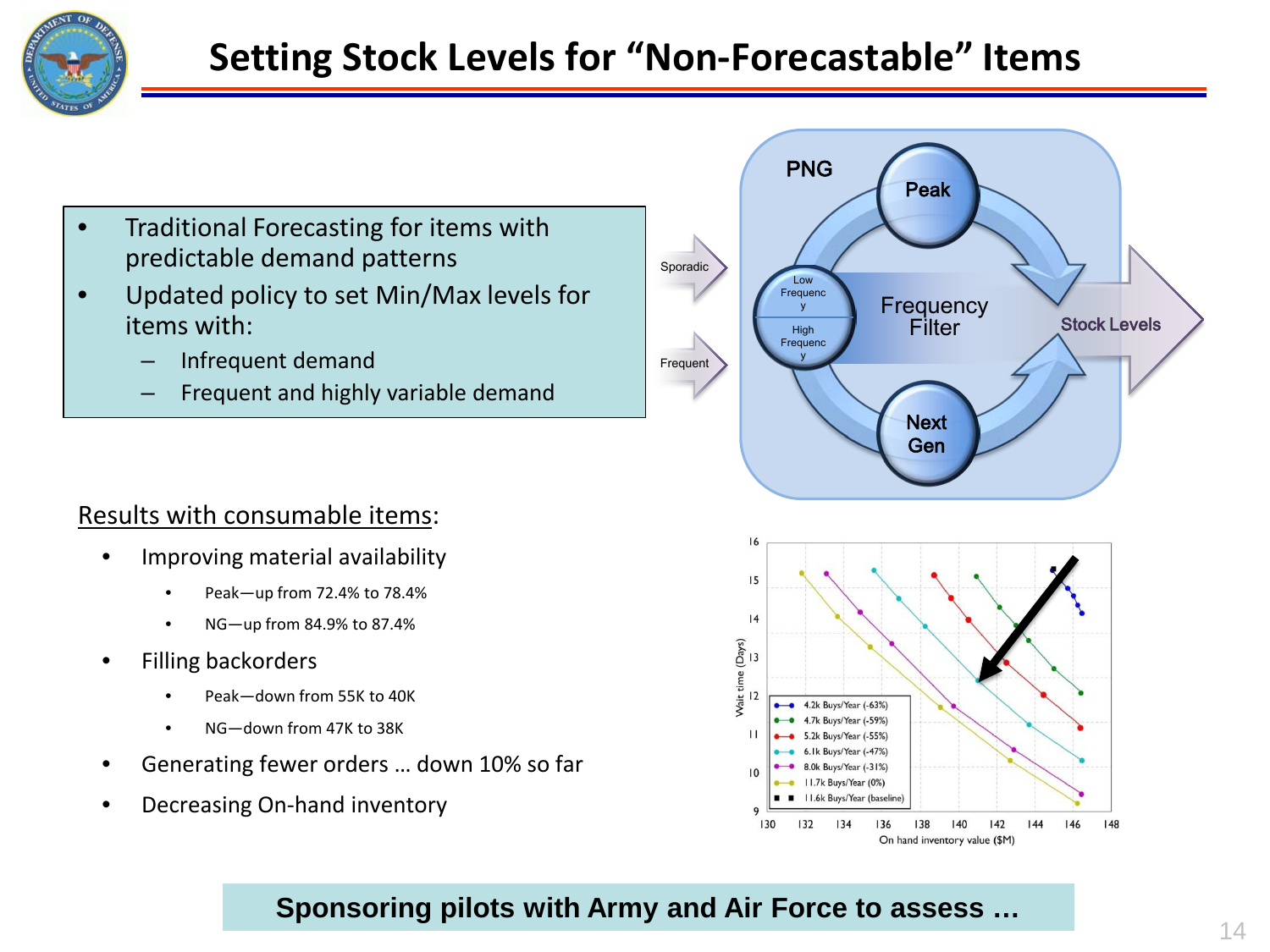

| <b>Attribute/Outcome</b>                  | <b>Definition</b>                                                                                                                                                              | <b>Current OSD Metrics</b>                                                                                                                                                                                               | <b>OSD Metrics Under</b><br><b>Development</b> |
|-------------------------------------------|--------------------------------------------------------------------------------------------------------------------------------------------------------------------------------|--------------------------------------------------------------------------------------------------------------------------------------------------------------------------------------------------------------------------|------------------------------------------------|
| <b>Materiel</b><br><b>Readiness</b>       | The ability of the supply chain to support<br>weapon systems in undertaking and<br>sustaining their assigned missions at<br>planned peacetime and wartime utilization<br>rates | • NMC Rates<br>• NMCS Backorders                                                                                                                                                                                         |                                                |
| <b>Responsiveness</b>                     | The ability of the supply chain to respond to<br>customer materiel requests according to<br>priority by providing the right support when<br>it is needed and where needed      | • Customer Wait Time (O Level)<br>• Logistics Response Time                                                                                                                                                              | • Response Time<br><b>Effectiveness</b>        |
| <b>Supply Chain</b><br><b>Reliability</b> | The dependability and consistency of the<br>supply chain providers in delivery of<br>required material support at a time and<br>destination specified by the customer          | • Wholesale Perfect Order Fulfillment<br>(DLA)<br>• Denial Rates<br>• Wholesale Supply Availability<br>• TDD Compliance                                                                                                  |                                                |
| <b>Cost</b>                               | The amount of supply chain resources<br>required to deliver a specific performance<br>outcome                                                                                  | • Value of Secondary Item Inventory<br>• Inventory Segmentation of No<br>Demand Items<br>• Supply Management Costs<br>• Supply Management Cost Changes<br>• Log Cost Baseline<br>• Unserviceable DLR Asset Write-Offs    | • Tiered Inventory Turns                       |
| <b>Planning and</b><br><b>Precision</b>   | The ability of the supply chain to accurately<br>anticipate customer requirements and plan,<br>coordinate and execute accordingly.                                             | • Excess On-Hand<br>• Excess On-Order<br>• Demand Forecast Accuracy and Bias<br>• Unserviceable DLR Return Time<br>• Unserviceable DLR Over-Aged Due-<br><b>Ins</b><br>• Procurement Lead Times<br>• Lead Time Variances |                                                |